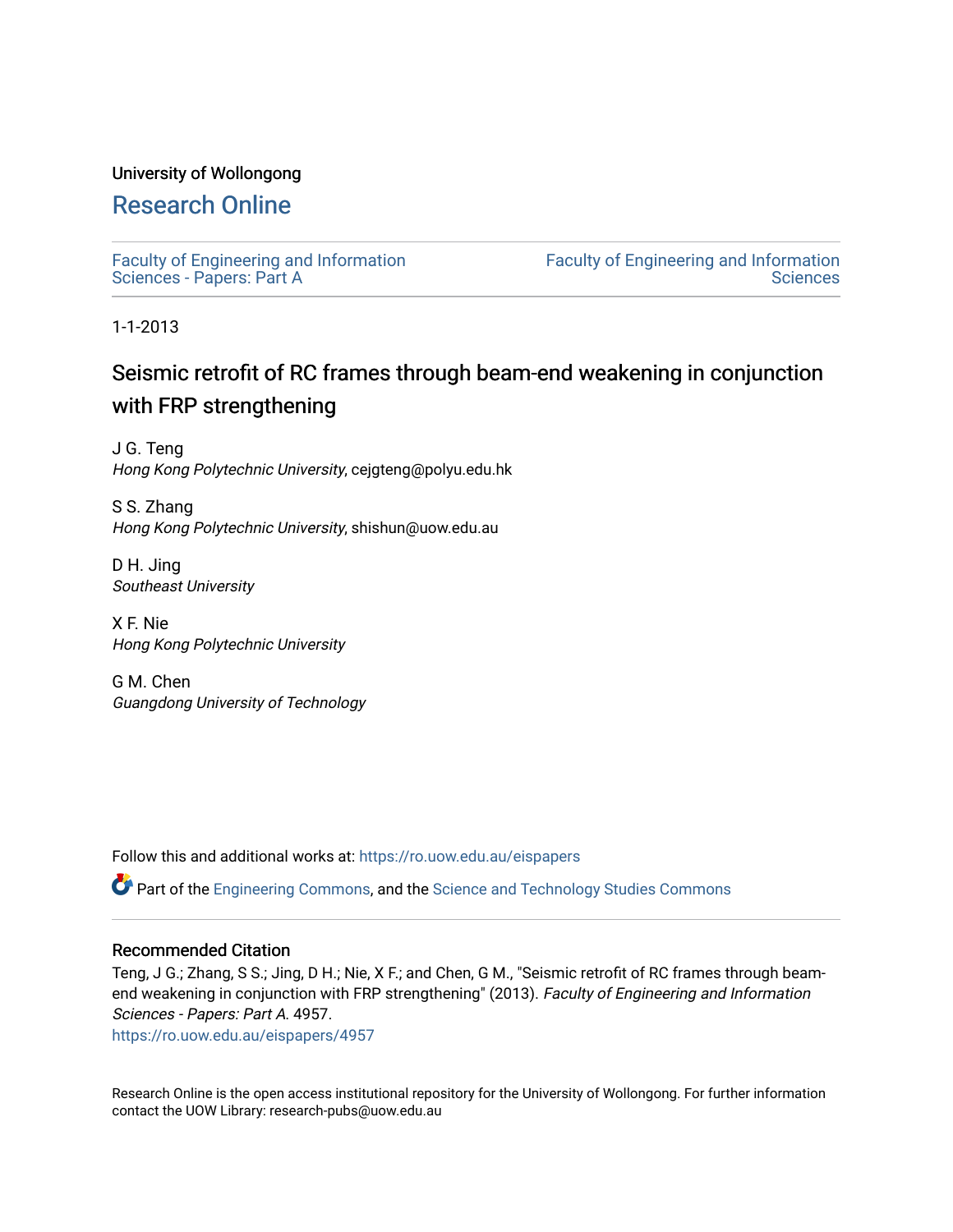# Seismic retrofit of RC frames through beam-end weakening in conjunction with FRP strengthening

# Abstract

The strong column/weak beam requirement is now widely accepted in the design of reinforced concrete (RC) frames to achieve good seismic performance. However, many existing RC frames violate this requirement as they were designed according to inadequate design codes (generally previous codes). In particular, RC frames designed according to the previous Chinese codes for seismic design are likely to violate this requirement as the contribution of a cast-in-place floor slab in tension is not included in assessing the moment capacity of the beam in negative bending. This paper proposes three promising beam weakening techniques in combination with FRP strengthening to achieve this strong column/weak beam hierarchy and presents the preliminary results of an ongoing study into the effectiveness of and design procedures for the proposed techniques.

# **Disciplines**

Engineering | Science and Technology Studies

# Publication Details

Teng, J. G., Zhang, S. S., Jing, D. H., Nie, X. F. & Chen, G. M. (2013). Seismic retrofit of RC frames through beam-end weakening in conjunction with FRP strengthening. In R. Al-mahaidi, S. T. Smith, Y. Bai & X. Zhao (Eds.), Proceedings of the 4th Asia-Pacific Conference on FRP in Structures (APFIS 2013) (pp. 1-8). Victoria, Australia: Swinburne University of Technology.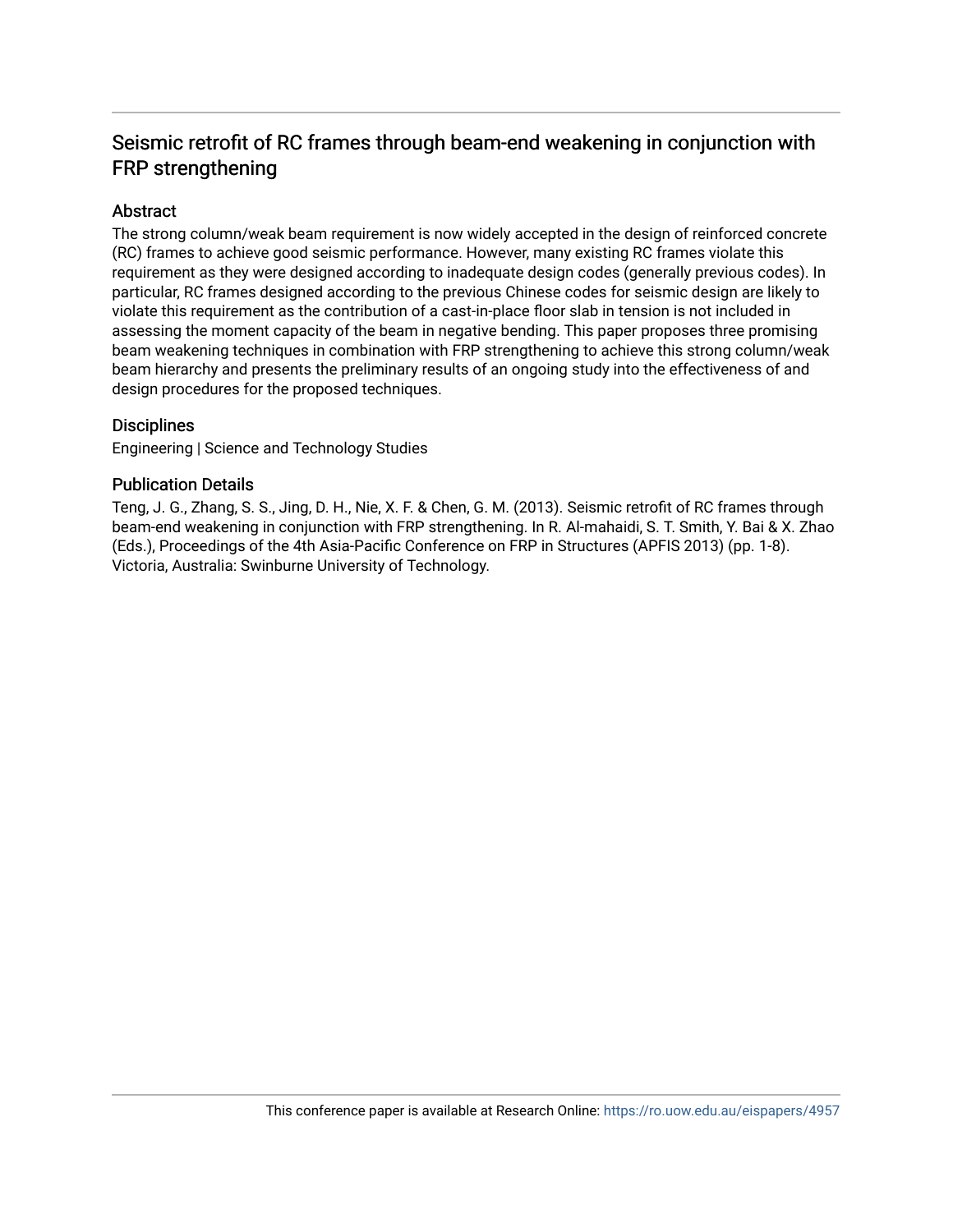# **SEISMIC RETROFIT OF RC FRAMES THROUGH BEAM-END WEAKENING IN CONJUNCTON WITH FRP STRENGTHENING**

J.G. Teng<sup>1</sup>, S.S. Zhang<sup>1</sup>, D.H. Jing<sup>2</sup>, X.F. Nie<sup>1</sup> and G.M. Chen<sup>3</sup> <sup>1</sup> Department of Civil and Environmental Engineering, The Hong Kong Polytechnic University, China. <sup>2</sup> School of Civil Engineering, Southeast University, China. <sup>3</sup>School of Civil and Transportation Engineering, Guangdong University of Technology, China. Email: cejgteng@polyu.edu.hk

## **ABSTRACT**

The strong column/weak beam requirement is now widely accepted in the design of reinforced concrete (RC) frames to achieve good seismic performance. However, many existing RC frames violate this requirement as they were designed according to inadequate design codes (generally previous codes). In particular, RC frames designed according to the previous Chinese codes for seismic design are likely to violate this requirement as the contribution of a cast-in-place floor slab in tension is not included in assessing the moment capacity of the beam in negative bending. This paper proposes three promising beam weakening techniques in combination with FRP strengthening to achieve this strong column/weak beam hierarchy and presents the preliminary results of an ongoing study into the effectiveness of and design procedures for the proposed techniques.

### **KEYWORDS**

FRP, seismic retrofit, RC frames, beam weakening, seismic performance

#### **INTRODUCTION**

The enforcement of a strong column/weak beam hierarchy based on the capacity design philosophy is widely accepted as an effective way to realize the beam sway mechanism (i.e. with plastic hinges at beam ends) in a reinforced concrete (RC) frame structure when subjected to seismic loading. The beam-sway mechanism is preferred to the story-sway mechanism (i.e. with plastic hinges at column ends) as the former generally leads to better seismic performance. For this reason, many current design codes specify a flexural strength ratio (ratio between the sum of the moment capacities of the columns at a joint to that of the beams framing into the joint) greater than 1 (such as 1.2 or other values) to ensure that flexural failure in the beams precedes that of columns. For example, the required flexural strength ratio is 1.2 in the current ACI Code (ACI-318 2008), 1.3 in the current European code (Eurocode-8 2005), and a variable within the range of 1.1~1.7 in the current Chinese code (GB-50011 2010).

Despite the strength ratios specified in the current design codes as mentioned above, studies of failed structures after major earthquakes have shown that the beam-sway mechanism rarely occurred (ATC-40 1996) because most of the failed frames were designed according to codes (generally previous codes) which do not or do not adequately enforce the strong column/weak beam requirement. The above observation is particularly relevant to the recent magnitude (Ms) 8.0 Wenchuan earthquake in 2008 (Chinese Academy of Building Research 2008), where failure of cast-in-place RC frames commonly occurred at column ends (Figure 1); the beam-sway mechanism was normally found only in frames with no floor slabs or with precast floor slabs (Figure 2). The prevalence of column end failures has been attributed to one major deficiency in the previous versions of the Chinese code (GB-50011 2008): the code does not include the contribution of the cast-in-place slab in tension to the flexural capacity of the beam in negative bending in its specification (Lin et al. 2009). As a result, it can be expected that in many RC frames in the Chinese mainland, the beams are stronger than the columns at a joint. The new Chinese seismic design code (GB-50011 2010), which came into force in December 2010, requires the consideration of the contribution of a cast-in-place slab to the beam flexural capacity in addition to the adoption of higher flexural strength ratios. Many existing RC buildings cannot meet these new requirements. In other countries or regions, similar threats induced by the violation of the strong column/weak beam hierarchy in the older existing buildings may also exist. For example, buildings designed in accordance with ACI 318 (1983) or older versions which did not consider the contribution of the cast-in-place slab in tension to the flexural capacity of the beam in negative bending are likely to violate this hierarchy

Against the above background, this paper proposes three promising seismic retrofit techniques based on a combined use of beam weakening and FRP strengthening for non-ductile RC frames which do not satisfy the strong column/weak beam requirement. The paper also presents the preliminary results of an on-going study into the effectiveness of and design procedures for the proposed techniques.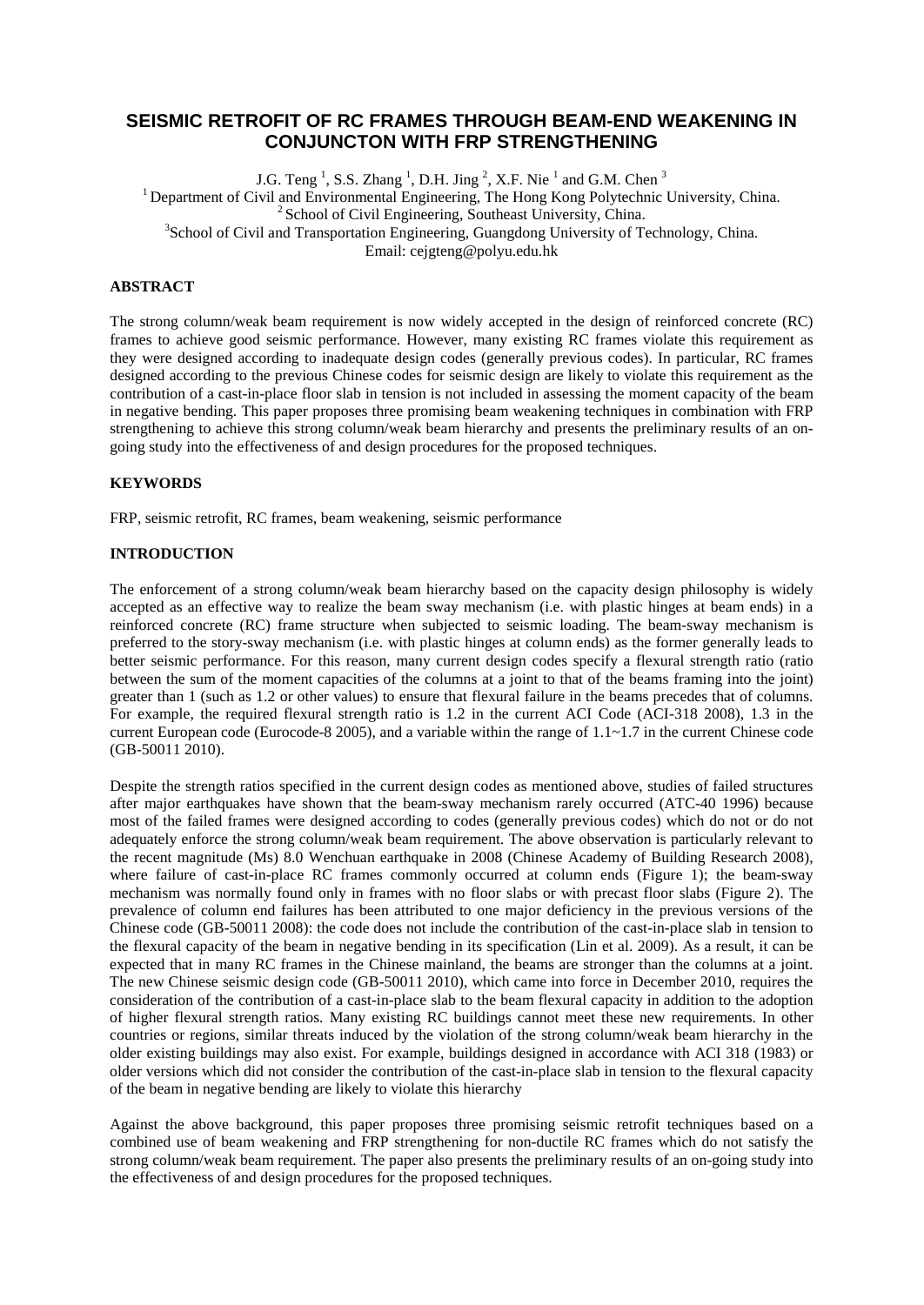

Figure 1. Failure at column ends Figure 2. Failure at beam ends (Courtesy of Dr. P. Feng, Tsinghua University, China)



# **SEISMIC RETROFIT TECHNIQUES**

### **Background**

The purpose of the seismic retrofit of such non-ductile RC frames is to realise a strong column/weak beam hierarchy, thereby improving the global inelastic deformation capacity of the RC frame. To achieve this purpose, two possible retrofit strategies may be considered. The first strategy is to strengthen the columns and the second strategy is to weaken the flexural capacity of T-section beams at their ends. Column strengthening is indeed an obvious option, but column strengthening alone is often insufficient to change the strength hierarchy because: (1) the extent of strength enhancement may be rather limited, particularly when the simple and cost-effective method of FRP jacketing is adopted to confine non-circular columns; (2) even if sufficient column strengthening can be achieved, such strengthening may simply shift the location of failure from column ends to beam-column joints and/or the foundation, which are both difficult to retrofit. Considering the above deficiencies of column strengthening, the more novel strategy of weakening the beam ends adjacent to a joint, particularly when the flange (i.e. the cast-in-place slab) is in tension, becomes attractive. The general concept of local weakening is not new in seismic retrofit or design of steel structures (Popov et al. 1998) and RC structures (FEMA-356 2000) but for RC structures, this has largely remained as a concept rather than a practical method so far.

## **Proposed seismic retrofit techniques**

Three seismic retrofit techniques based on the concept of beam-end weakening in combination with FRP strengthening where necessary and/or appropriate to enforce the strong column/weak beam hierarchy are proposed herein:

- 1) The first technique, referred to as the beam opening (BO) technique, involves the creation of an opening on the web in each end region of a T-beam adjacent to the beam-column joint, as shown in Figure 3. The internal longitudinal steel reinforcement should be kept intact during the weakening process. If the opening is large enough, the flexural capacity of the T-beam in negative bending can be expected to reduce to a desired value. Local strengthening of regions adjacent to the opening (e.g. using FRP wraps and/or nearsurface mounted FRP strips) is needed, particularly to ensure that the weakened beam still has an adequate shear resistance.
- 2) The second technique, referred to as the section reduction (SR) technique, involves the removal of concrete (and some of the longitudinal steel bars if necessary) from the bottom zone of the beam (i.e. the compression zone under negative bending) adjacent to the beam-column joint, as shown in Figure 4. The gap induced by the removal of material should be re-filled with a softer/weaker material and the exposed steel bars should be properly protected against corrosion. This method reduces the effective section height under negative bending and is expected to be highly effective in reducing the beam flexural capacity. The severing of some of the bottom longitudinal steel bars directly reduces the amount of longitudinal steel compression reinforcement under negative bending. Local strengthening of the region adjacent to the gap induced by the material removal can also be implemented using FRP warps and/or near-surface mounted FRP strips.
- 3) The third technique, referred to as the slab slit (SS) technique, involves the separation of the slab in the corner region from each supporting beam by cutting a slit (including the severing of the steel bars crossing the slit) between them, as shown in Figure 5. In this method, the path of stress transfer from the beam to the slab near the beam-column joint is weakened so that the contribution of a cast-in-place slab to the beam flexural capacity in negative bending is substantially reduced or totally eliminated. Strengthening of the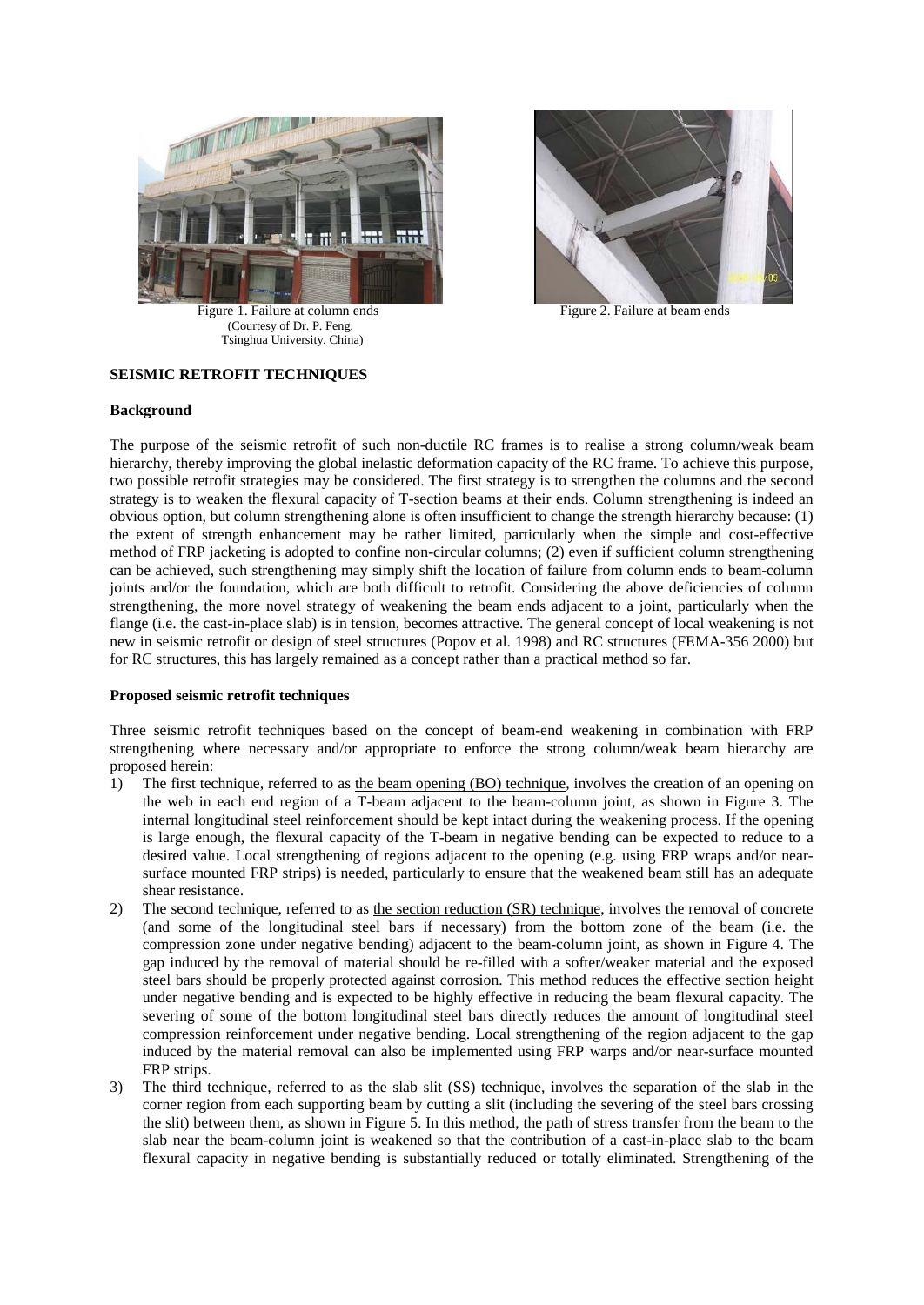slab for its sagging moment capacity, as a result of the introduction of slits, can be easily achieved using FRP reinforcement if needed.

It should be noted that all the three techniques described above can be used in combination with column strengthening if necessary. While the BO method cannot be used together with the SR method, either of these two methods can be used in conjunction with the SS method to achieve a better weakening effect on the flexural capacity of the beam in negative bending.



#### **RESEARCH NEEDS**

#### **General**

To the best of the authors' knowledge, the three techniques described above are new and no research is available on their effectiveness and the relevant design methods. For these techniques to be used in practice, research is needed on the effects of each intervention technique on the beam flexural and shear capacities as well as the seismic response of such a weakened beam.

#### **The BO Technique**

Many existing studies have examined the behaviour and design of both rectangular and T-beams with a rectangular or circular opening (e.g. Tan et al. 2001), and a few studies have addressed the effect of drilling an opening in an existing beam (e.g. Pimanmas 2010). Although these studies were motivated by the need for the passage of utility ducts and pipes (and thus the purpose was completely different from that of the present study) and no simple method exists for estimating reductions in the flexural and shear capacities of RC beams due to a web opening, the existing work does offer a useful source of information for research on the BO method. In particular, it can be concluded from these studies that an opening can significantly reduce the shear and flexural capacities of a beam. These studies also proved that the use of bonded U jackets/complete wraps (e.g. EI-Maaddawy and Sherif 2009) as well as diagonal near-surface mounted FRP bars at corners (Pimanmas 2010) are effective in controlling shear cracks emanating from the corners.

#### **The SR Technique**

The removal of the compressive concrete (and some of the steel bars) is expected to reduce the section flexural capacity significantly; this reduction can be easily estimated by a conventional section analysis, but the accuracy of such an approach does need some verification. It may be noted that severing of bottom longitudinal steel bars has recently been explored in detail as a seismic retrofit method to protect exterior beam-column joints (e.g. Kam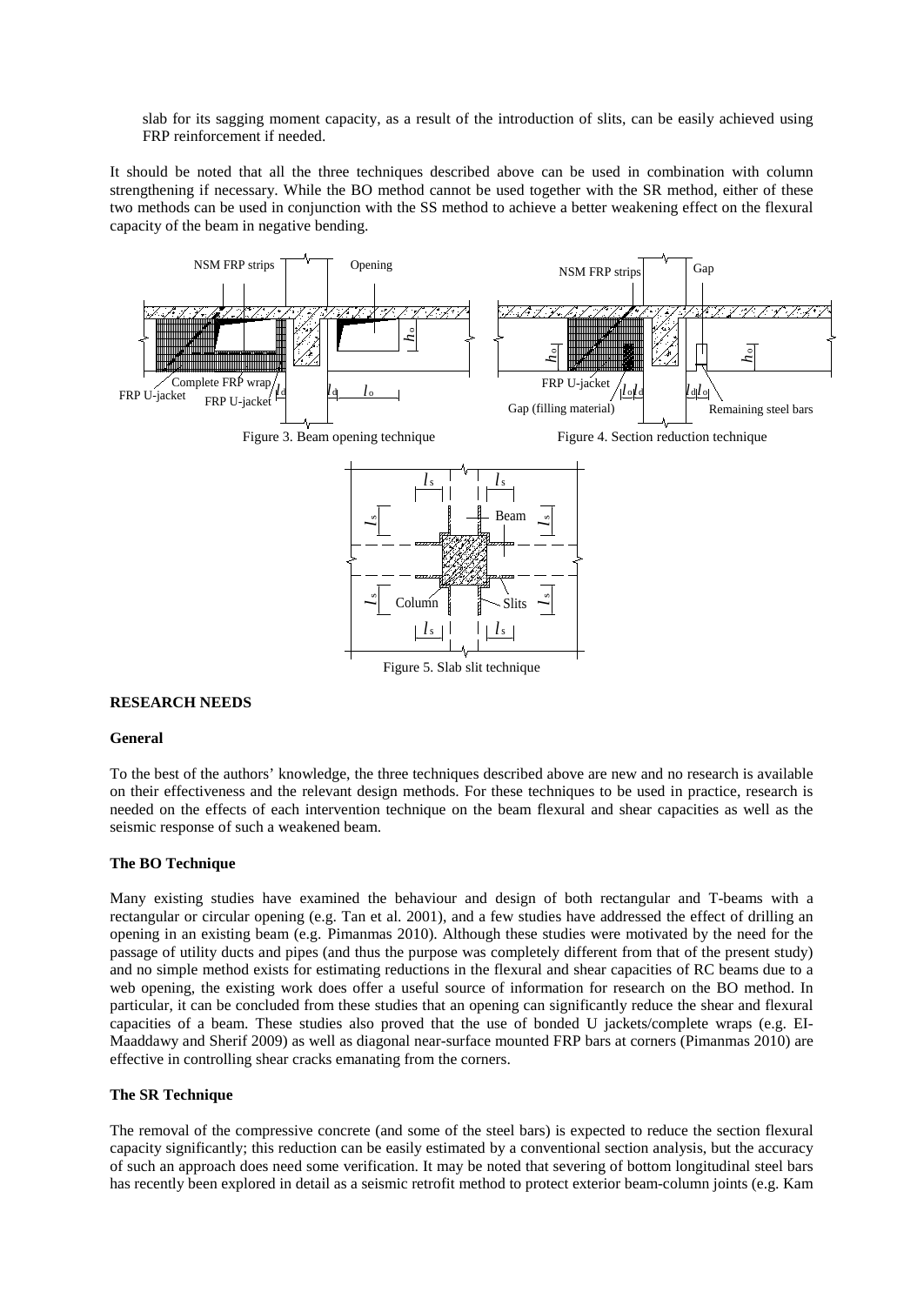et al. 2009), but severing the bottom bars alone cannot solve the problem associated with the contribution of a slab in tension for T-beams in negative bending. Kam et al.'s (2009) work nevertheless appears to be the closest to the present work in terms of philosophy and approach.

The shear capacity of the beam is also expected to be significantly affected by the SR method, and this effect needs to be quantified; shear strengthening using bonded FRP reinforcement also needs to be developed. The inelastic deformation capacity of the beam is a key issue in terms of seismic performance and needs to be qualified and modelled for inclusion in the seismic performance simulation for the frame; an important issue here is the response of the remaining steel bars when subjected to cyclic stresses.

## **The SS Technique**

The SS method may appear to have a simple and clear effect on the seismic performance of the beam, but the real effect may be quite complicated. The introduction of slits modifies the stress transfer path from the beam to the slab: due to the presence of slits, the stress transfer path may now pass around the slits and spread to a wider region of the slab. This effect needs to be understood and quantified in research. In addition, the slits modify the support condition of the slab, and leads to greater sagging moments in the slab under gravity loading. As a result, the sagging moment capacity of the slab may need to be enhanced with appropriate strengthening measures.

### **CURRENT RESEARCH**

### **General**

The authors are currently engaged in a major research programme to assess the feasibility and relative advantages of the three techniques presented above and to develop design methods for them once their feasibility is established. Of the three techniques, the reduction caused by the SR and the SS techniques can be estimated relatively easily, but the same is not true about the BO method. The first stage of the research programme has thus been focussed on the effect of the BO method on the flexural capacity of the beam. Preliminary results on this effect are presented below.

### *Experimental Study on RC T-Beams Weakened by a Web Opening*

Two full-scale beams were initially tested under three-point bending with a mid-span load. The two test beams had the same dimensions (3,300 mm in span) and reinforcement details (Figure 6); the main differences between them were the web opening details, including the opening height, and the strengthening details. The beams were tested in the inverted position for ease of experimental execution. For different purposes, the first beam was tested four times and the second beam was tested two times, leading to six test cases in total. Each case is named as Beam-X-Y, with X representing the beam number (1 or 2) and Y representing the test number (1 to 4 for the first beam and 1 or 2 for the second beam).



Beam-1-1 had a web opening of 500 mm ×150 mm, without any FRP strengthening of the opening. Based on the test results of Beam-1-1, Beam-1-2 was strengthened in flexure and shear with CFRP sheets and then tested for the second time to investigate the effect of such strengthening. The flexural strengthening of Beam-1-2, achieved by bonding CFRP sheets to the top surface of the flange slab (noting that the flange was below the beam in the test configuration), was implemented to study shear failure by debonding of the CFRP U-jackets employed to enhance the shear resistance of Beam-1-2. After the testing of Beam-1-2, a new web opening of 500 mm×200 mm was added to Beam-1-2 on the other side of the mid-span at the symmetrical location to form Beam-1-3, and the new opening was then only strengthened using CFRP U-jackets for shear resistance near the load point (Figure 7). Following the testing of Beam-1-3, the beam was turned upside-down to form Beam-1-4 and tested to understand the behaviour of the beam with the flange slab in compression. Beam-2-1 had a web opening of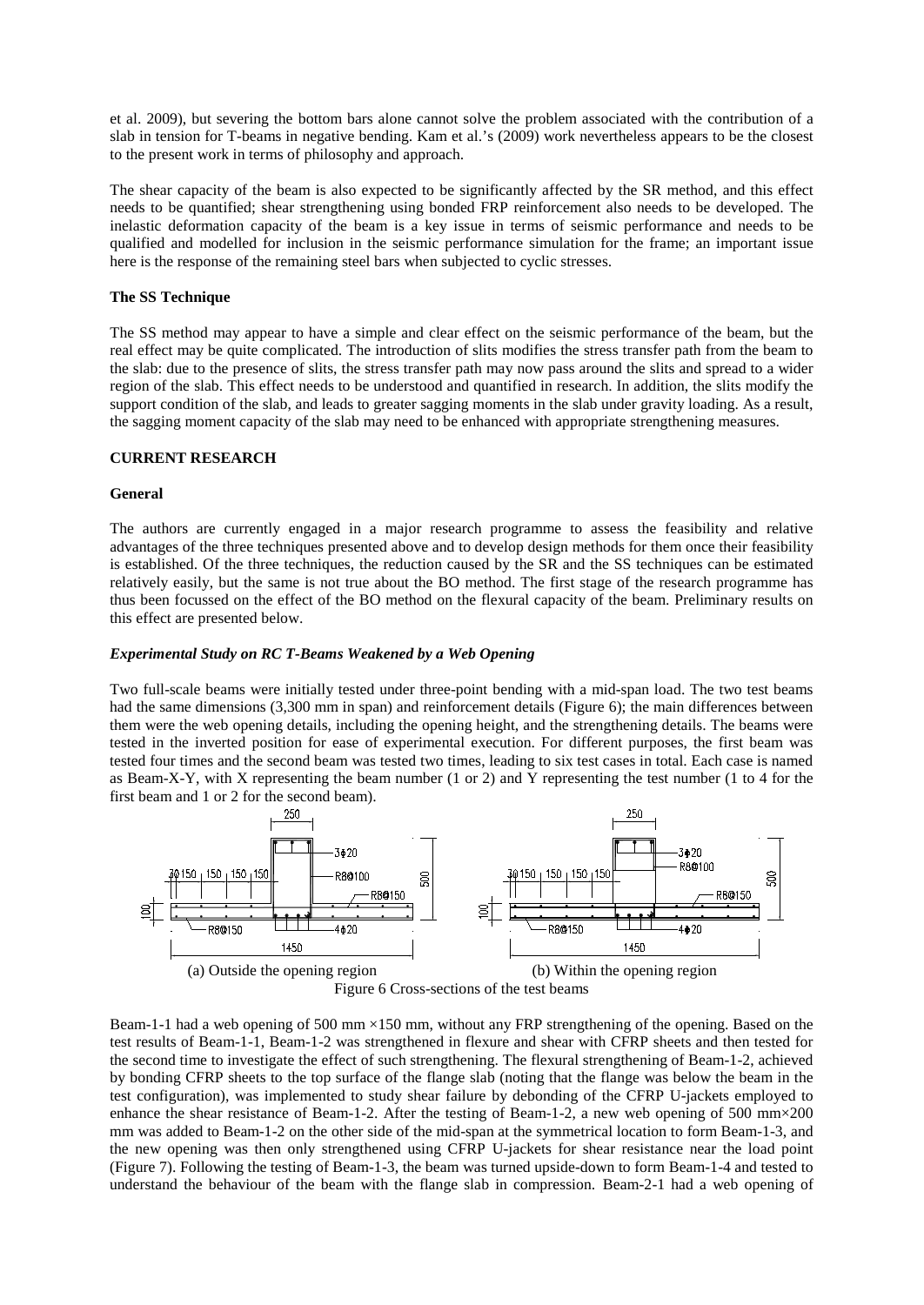500mm ×220 mm, and the opening chord was strengthened with complete CFRP wraps for enhanced shear resistance and for confining the concrete; the region near each side of the opening was strengthened with CFRP U-jackets for enhanced shear resistance (Figure 8). Furthermore, a CFRP pultruded plate (50 mm wide x 1.2 mm thick) was bonded on each side of the chord as the additional longitudinal reinforcement for flexural strengthening of chord. After the testing of Beam-2-1, a new web opening with the same dimensions and the same strengthening scheme was created in Beam-2-1 at the symmetrical location on the other side. The beam was then turned upside down to form Beam-2-2 and tested to understand its behaviour with the flange slab in compression. More details of the tests are available in Jing et al. (2013).



The test results can be briefly summarised as follows. First, as expected, the load-carrying capacity of the beam decreases as the web opening size increases (Figure 9); Beam-1-1 which had a web opening of 500 mm×150 mm without any FRP strengthening had a larger load-carrying capacity (by about 10%) than that of Beam-2-1 which had a web opening of 500 mm×220 mm, even though Beam-2-1 received FRP strengthening around the opening. Second, nearly all the longitudinal steel bars in the slab yielded at mid-span of the beam at the ultimate state, implying that the contribution of the slab to the flexural capacity of the beam is significant. Third, bonded FRP reinforcement can provide effective strengthening to avoid undesirable failures associated with the creation of a web opening, although debonding, local bucking or tearing of the FRP reinforcement happened during the tests.



Figure 9 Load-deflection curves of test beams

As no control beam without a web opening was tested for comparison with the beams with an opening, a nonlinear finite element model was created to predict the load-deflection curve of the test beam without an opening (i.e. the control beam); the predicted load-displacement curve is shown in Figure 9. The details of the finite element model for the control beam are the same as those described in the next sub-section for RC beams with an opening. The predicted ultimate load of the control beam is 567 kN, and the test ultimate loads of Beam-1-1 and Beam-2-1 are 534 kN and 473 kN respectively. Therefore, if the finite element prediction is taken to be accurate, the openings in these beams led to reductions in the ultimate load of 5.8% and 16.6% respectively. The percentage of reduction of Beam 2-1 is significant, although it may not be sufficient in practice to achieve the required strong column/weak beam strength hierarchy. The determination of the opening size and position to achieve a sufficient reduction in the beam ultimate load is an obvious research issue.

#### *Numerical Study on RC T-Beams Weakened by a Web Opening*

Finite element (FE) modelling is a cost-effective alternative to laboratory testing in studying the behaviour of concrete structures as the latter usually incur heavy time and financial costs. In the present study, an FE model for RC beams with an un-strengthened or FRP-strengthened web opening was developed using the general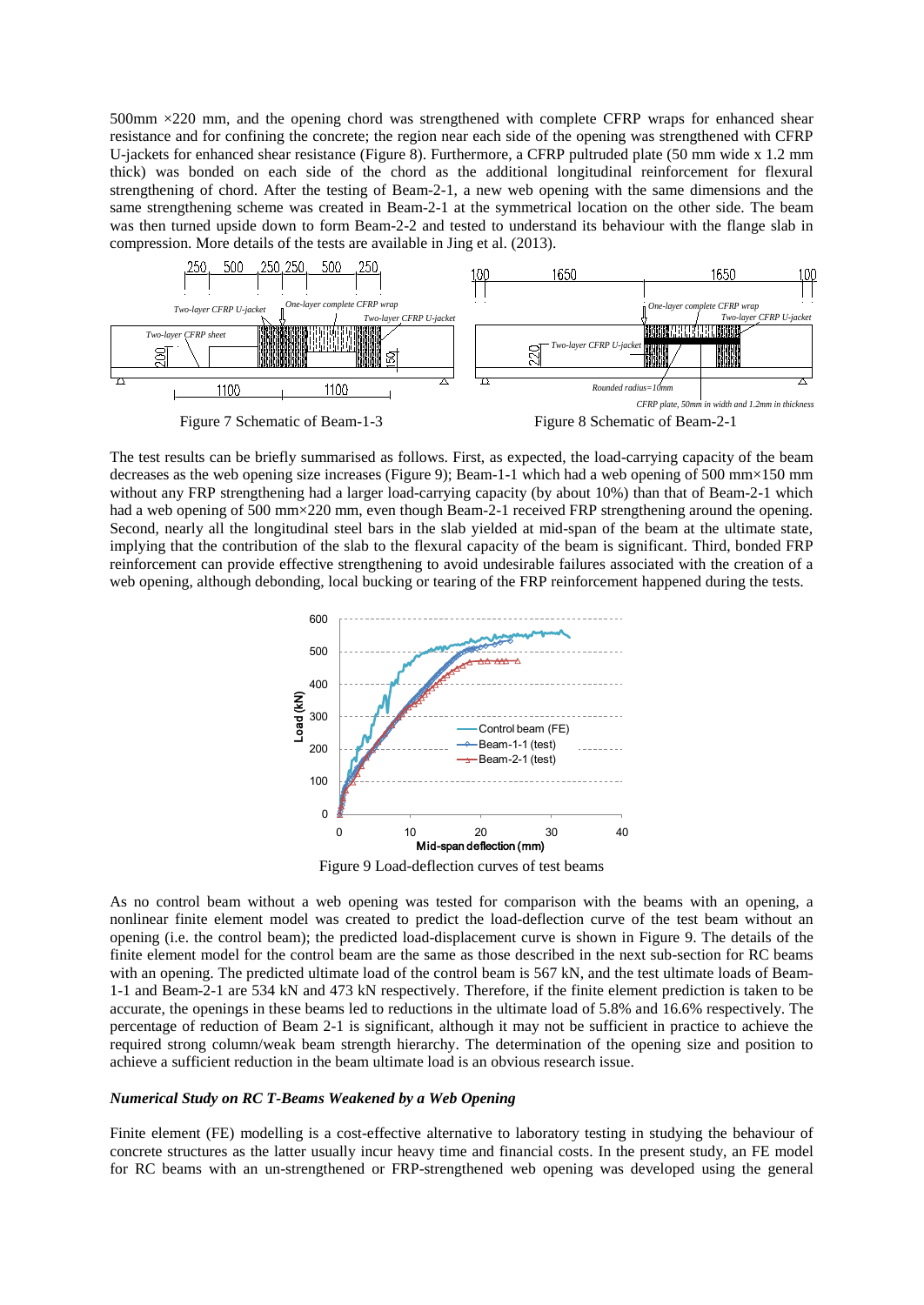purpose FE program ABAQUS (ABAQUS 6.10) to study the behaviour of such beams. In the FE model, the concrete was modelled using 4-node plane stress elements (element CPS4R), the steel bars and the FRP were modelled using 2-node truss elements (element T2D2), and the bond behaviour between steel bars and concrete as well as that between FRP and concrete was modelled using interfacial elements (element COH2D4). The steel bars (including the tension steel bars, the compression steel bars and the stirrups) were modelled as an elasticperfectly plastic material, and the FRP was modelled as an elastic material.



Figure 11. Load-deflection curves of beams with an FRP-strengthened web opening

As the final failure was expected to be due usually to the local tension/shear failure of concrete near the corners of the web opening, the brittle cracking model provided by ABAQUS (ABAQUS 6.10) was adopted for modelling the concrete; the concrete was assigned the uniaxial compressive stress-strain curve proposed by Saenz (1964) and the uniaxial tensile stress-strain curve proposed by Hordijk (1991). The shear retention model of concrete was that proposed by Rots (1988) with the exponent in this model assigned a value of 2; this exponent value was found to be appropriate through a preliminary finite element study. The bond-slip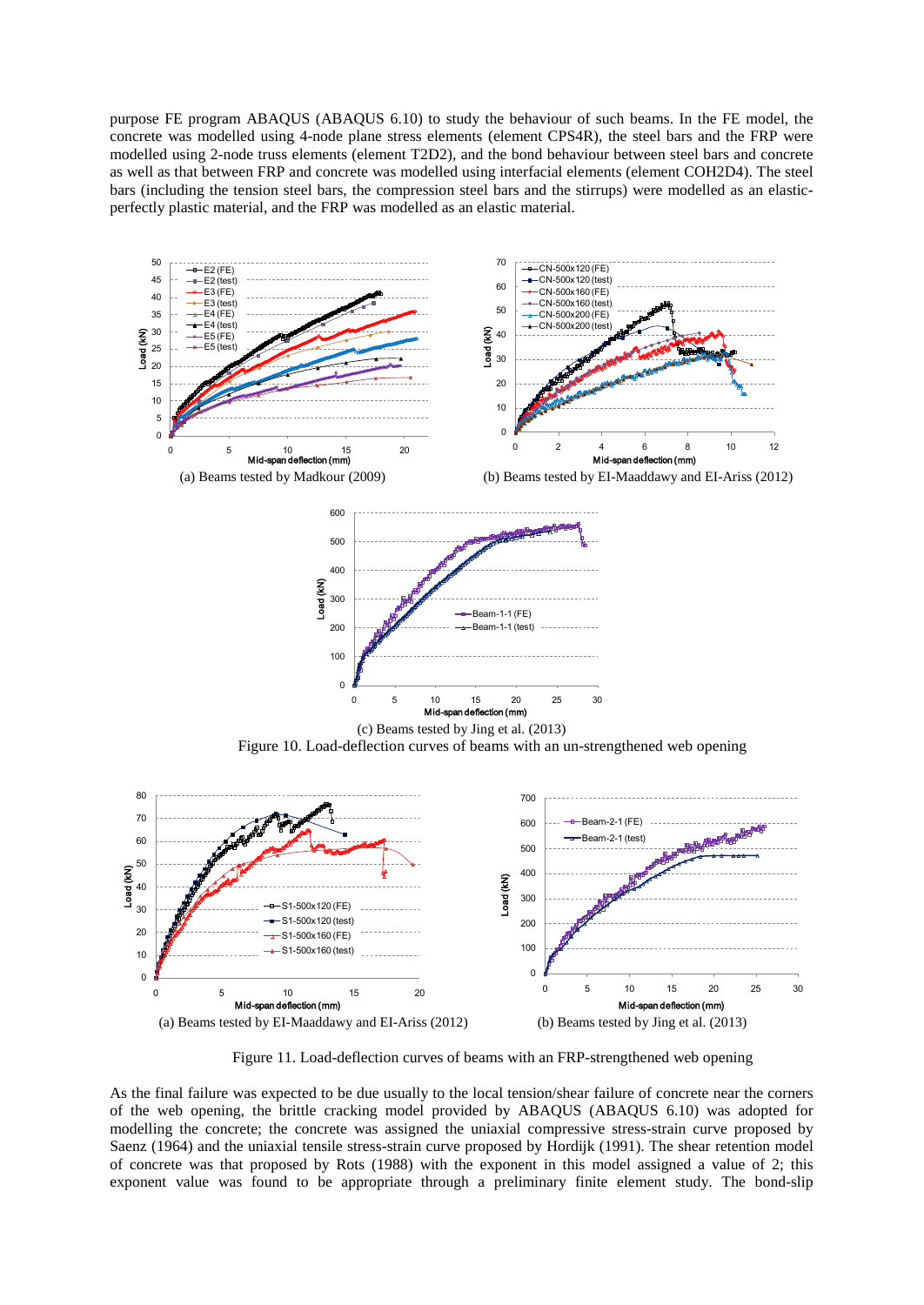relationship between steel bars and concrete was the one proposed by CEB-FIP (1993) and that between FRP and concrete was the one proposed by Lu et al. (2005). The elastic modulus of the concrete was assumed to be the tensile secant modulus at the peak stress point in order to account for the damage of concrete near the corners of the web opening induced by the non-uniform shrinkage of concrete during the curing period; this secant modulus was assigned the value of half of the initial elastic modulus (Ye 2005).

Eight RC beams with an un-strengthened web opening [four beams tested by Madkour (2009), three by EI-Maaddawy and EI-Ariss (2012), and one by Jing et al. (2013)] as well as three RC beams with an FRPstrengthened web opening [two beams tested by EI-Maaddawy and EI-Ariss (2012) and one by Jing et al. (2013)] were used to verify the proposed FE model. The load-deflection curves of the eight RC beams with an unstrengthened web opening obtained from FE analyses and tests are compared in Figure 10; the corresponding comparisons for the three RC beams with an FRP-strengthened web opening are shown in Figure 11. The predicted load-displacement curves are seen to agree well with the test results. For more information, please refer to Nie et al. (2013a, b).

## **CONCLUSIONS**

RC frames designed without due consideration of the contribution of cast-in-place slabs to the flexural capacity of RC beams are likely to fail by the undesirable story-sway mechanism when subjected to seismic loading. An obvious method to retrofit such RC frames for enhanced seismic performance is to strengthen the columns using FRP confinement which can improve both the strength and ductility of the columns, but column strengthening alone is often insufficient to achieve a strong column/weak beam strength hierarchy. A more effective seismic retrofit approach is to combine column strengthening with appropriate beam weakening.

Three beam weakening techniques to achieve a strong column/weak beam hierarchy have been proposed in this paper. These three techniques all require a reduction of the beam flexural capacity adjacent to the beam-column joint, and should be used with appropriate local strengthening of the beam/slab which can be achieved with bonded FRP reinforcement. The three techniques include: (a) the beam opening (BO) technique which requires the creation of a sizable opening in the web of a T-section beam; (b) the section reduction (SR) technique which requires the removal of concrete and severing of some steel bears near the bottom of the beam (i.e. in the compression zone when the beam is under negative bending); and (c) the creation of slits in the slab at the beam ends. The third technique may be used in conjunction with either the first or the second technique to achieve greater reductions in the flexural capacity of the beam.

Of the three techniques, the effectiveness of the second and the third techniques in reducing the flexural capacity of the beam can be easily estimated; this is not true for the first technique. A research programme has been launched at The Hong Kong Polytechnic University to confirm/demonstrate the effectiveness of these techniques and to develop relevant design guidance once their feasibility is conclusively established. Preliminary results from this research programme, focussed on the effect of a web opening on the behaviour of the beam, have been presented in the paper.

## **ACKNOWLEDGMENTS**

The authors are grateful for the financial support received from the Research Grants Council of the Hong Kong Special Administrative Region (Project No.: PolyU 5273/11E) and from the National Basic Research Program of China (973 Program) (Project No.: 2012CB026201).

#### **REFERENCES**

ABAQUS 6.10. *ABAQUS Analysis User's Manual.* ABAQUS, Providence.

- ACI-318 (1983). *Building Code Requirements for Structural Concrete and Commentary* (*ACI 318-83)*, ACI Committee 318, American Concrete Institute, Farmington Hills, MI.
- ACI-318 (2008). *Building Code Requirements for Structural Concrete and Commentary* (*ACI 318-08)*, ACI Committee 318, American Concrete Institute, Farmington Hills, MI.
- ATC-40 (1996). *Seismic Evaluation and Retrofit of Concrete Buildings*, Applied Technology Council, Redwood City, California.

CEB-FIP (1993). *Model Code 90*, Lausanne, Switzerland.

Chinese Academy of Building Research (2008). *Photo Collection of 2008 Wenchuan Earthquake Damage to Buildings*, edited by China Academy of Building Research, China Architectural & Building Press, Beijing, China (in Chinese).